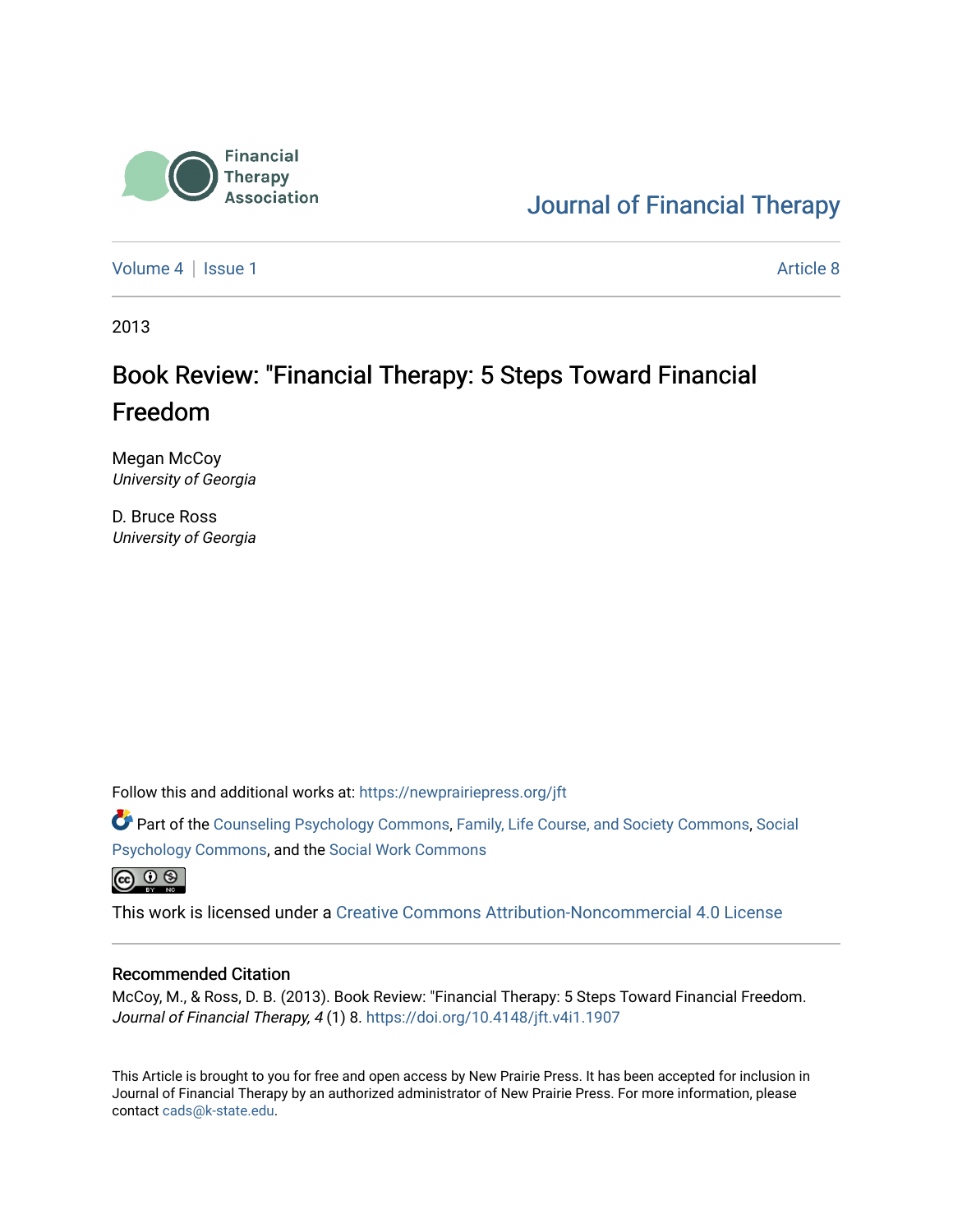# **Book Review**

## Financial Therapy: 5 Steps Toward Financial Freedom

Guide to Financial Therapy Forms and Handouts: 5 Steps Toward Financial Freedom

> **Megan McCoy, M.A. D. Bruce Ross, M.S.** *University of Georgia*

Smith, T.E., Nelson, R.J., Richards, K.V., & Shelton, V.M. (2012). *Financial therapy: 5 steps toward financial freedom.* Southeastern Professional Books, LLC, 232 pp., \$29.95. ISBN: 9780988392908.

Smith, T.E., Nelson, R.J., Richards, K.V., & Shelton, V.M. (2012). *Guide to financial therapy forms and handouts: 5 steps toward financial freedom.* Southeastern Professional Books, LLC, 96 pp., \$14.95. ISBN: 9780988392915.

*Financial Therapy: 5 Steps Toward Financial Freedom* and its accompanying workbook, *Guide to Financial Therapy Forms and Handouts: 5 Steps Toward Financial Freedom,* was created to provide an intervention model to help clients become more financially literate and protect them from financial predators. It is important to highlight that this book is only directed towards mental health professionals. However, because the title "Financial Therapy" is used, it could cause a misperception to readers. Although the Financial Therapy Association focuses on financial therapy as including both mental health and financial disciplines, this book is directed at only mental health professions. The authors' process combines simple personal finance management techniques with therapeutic interventions in a stepwise model by which individuals can accomplish their desired goals. Although the book was created for mental health professionals, the accompanying workbook was designed to be used by clients to supplement their financial therapy sessions. This article will briefly review the book and the workbook's organization,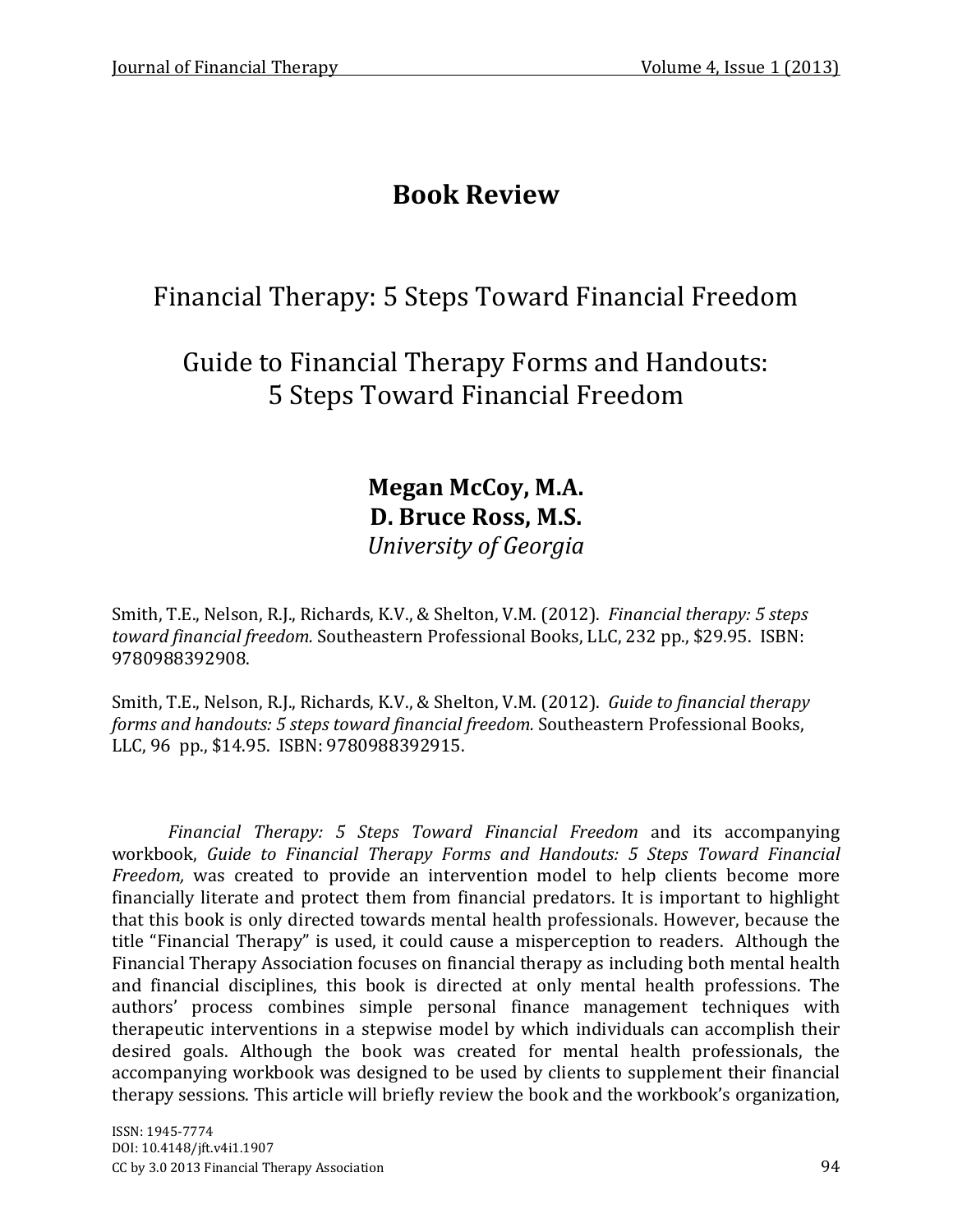### Financial Therapy: 5 Steps Toward Financial Freedom

content, and readability before addressing its usefulness to the intended readership and the value of the book for the field of financial therapy.

The book had five main sections: (a) "Introduction", (b) "Current Directions in Personal Finance", (c) "Integrated Theory", (d) "Clinical Applications for Financial Therapy", and (e) "Treatment Manual". Within the introduction, Smith, Nelson, Richards, & Shelton (2012) attempt to create a rationale for their model based on the great recession as the backdrop. Although it was important to position the growth of financial therapy in its historical context, this section may have been more appropriate if it was condensed and the information had been cited more clearly (e.g., the authors compare the current financial crisis to the Great Depression without a citation on page 17).

The second section, "Current Directions in Personal Finance", transitions into discussing how organizations, training facilities, associations, and professionals focus on increasing financial literacy with clients as a result of this economic downturn. This section provides good information for readers, but in the next edition it may be preferable to organize this section to flow better with the rest of the book. In addition, the authors appeared to have misconstrued financial therapists as only mental health professionals. For example, on page 28 the authors describe financial therapists as mental health professionals that use therapeutic strategies to address financial behaviors instead of explaining that financial therapists could be either mental health professionals *or* financial professionals. In fact, the Financial Therapy Association was founded by 28 academics and practitioners of varying mental health and financial backgrounds (McGill, Grable, & Britt, 2010) and has grown to include membership of students, professors, researchers, and practitioners from a multitude of disciplines (Archuleta, Burr, Dale, Canale, Danford, Rasure, Nelson, Williams, Schindler, Coffman, & Horwitz, 2012).

The third section of the book was based on the therapeutic theories which underlie their approach and how the theories were integrated (hence its title "Integrated Theory"). The field of financial therapy is in need of more theoretical and evidenced-based approaches, so it is laudable that the authors focused on theory implementation in their book. In addition, the authors decided to use several mental health theories in their approach, thus making it essential to create a rationale for why they integrated so many approaches. Overall, the theories were very well-written and showed the authors' vast knowledge of therapeutic interventions. However, for future editions we suggest two areas where revisions may be needed within this section. First, the section seemed separate from the rest of the book, as it was not tied in with their model of financial therapy. Future editions should focus on ensuring the connection between this section and the rest of the book. Second, the section would have benefited greatly from providing more detailed information on each of the models and/or providing additional resources that could be utilized by financial therapists. Many specific model terms were included, yet full definitions of terms or instruction for interventions were not always provided. Thus, some mental health professionals and financial practitioners that have not been trained in the specific models would potentially have difficulties following this section.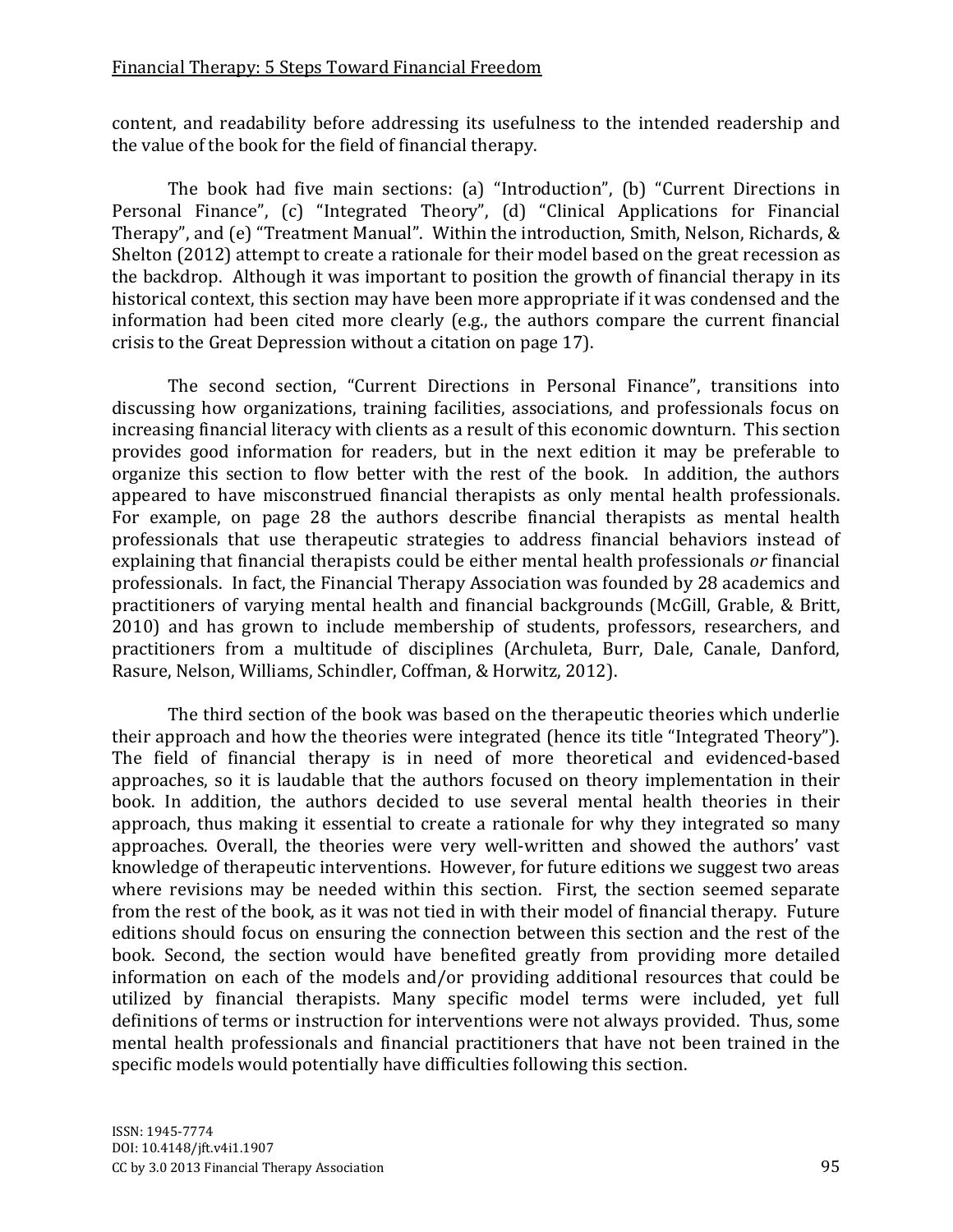The fourth section was called "Clinical Applications to Financial Therapy." It provided information on how to implement interventions in financial therapy. This was such an interesting and useful section for mental health professionals, as it discussed many useful tools and therapeutic interventions to be used with financial therapy services. In fact, the authors may want to consider creating an additional book just on this subject matter. As a section within the larger book, the authors were not able to go into sufficient detail and they did not explain how the interventions described fit into their approach.

The final section was on the author's actual treatment manual and this section was very well done. For mental health professionals purchasing this book, this will be where they "sink their teeth in". As aforementioned, the authors' goal in writing this book was to provide an intervention model to aid clients in becoming more financially literate, as well as protecting clients from financial predators. This section did a great job of helping clients become more mindful of their financial habits and underlying emotions to help them become more financially literate. However, future revisions would benefit from providing more detailed information on financial protection, as well as including more information from a financial perspective to fulfill the authors' proposed goals entirely. In addition, the book would have benefitted from a more thorough literature review of the present research on financial therapy. For instance, the authors introduce financial genograms, but do not cite Mumford & Weeks (2003) or Gallo (2001), which are integral aids to financial genogram construction. The authors also discuss the term *money heuristics* without describing the previous literature on money scripts (e.g., Klontz, Britt, Mentzer, & Klontz, 2011). And lastly, they could have provided more tangible financial skills for their readers (e.g., how to track spending or create a budget) that would have been beneficial. Issues like these appear to be a product of their lack of research in financial areas.

Unfortunately, the lack of research was also demonstrated through the authors' use of citations, which may make the text appear as rushed to the reader. Throughout the book, the authors did not cite where they were drawing their inspirations from for their theory. For instance, there were times that we found citations were very much necessary, but were either absent (e.g., on page 112 they discuss the "go slow" strategic therapeutic intervention without citations) or cited incorrectly (e.g., Beck (1976) is cited on page 52, but is not listed in the references). Although their writing style was very easy to read throughout the book, in the final section it became slightly confusing as they alternated between addressing the clinician and addressing the client. The use of clip art and white spaces could have been better utilized to make it clearer who the authors were addressing (e.g., page 113 addresses the precontemplative stage for the therapist and then the authors switch to directions for the client). Lastly, it would have been beneficial to provide a stronger conclusion, as the book seemed to end abruptly. The book could have introduced the accompanying workbook and clarified how it should be used in conjunction with the book itself. Despite these limitations, this book would be very beneficial to mental health professionals hoping to integrate finances into their work.

ISSN: 1945-7774 DOI: 10.4148/jft.v4i1.1907 CC by 3.0 2013 Financial Therapy Association 96 The workbook that accompanied the book is another great step forward for the field of financial therapy. Providing techniques and interventions to help clients address the emotional and behavioral side of finances is integral. The organization of the workbook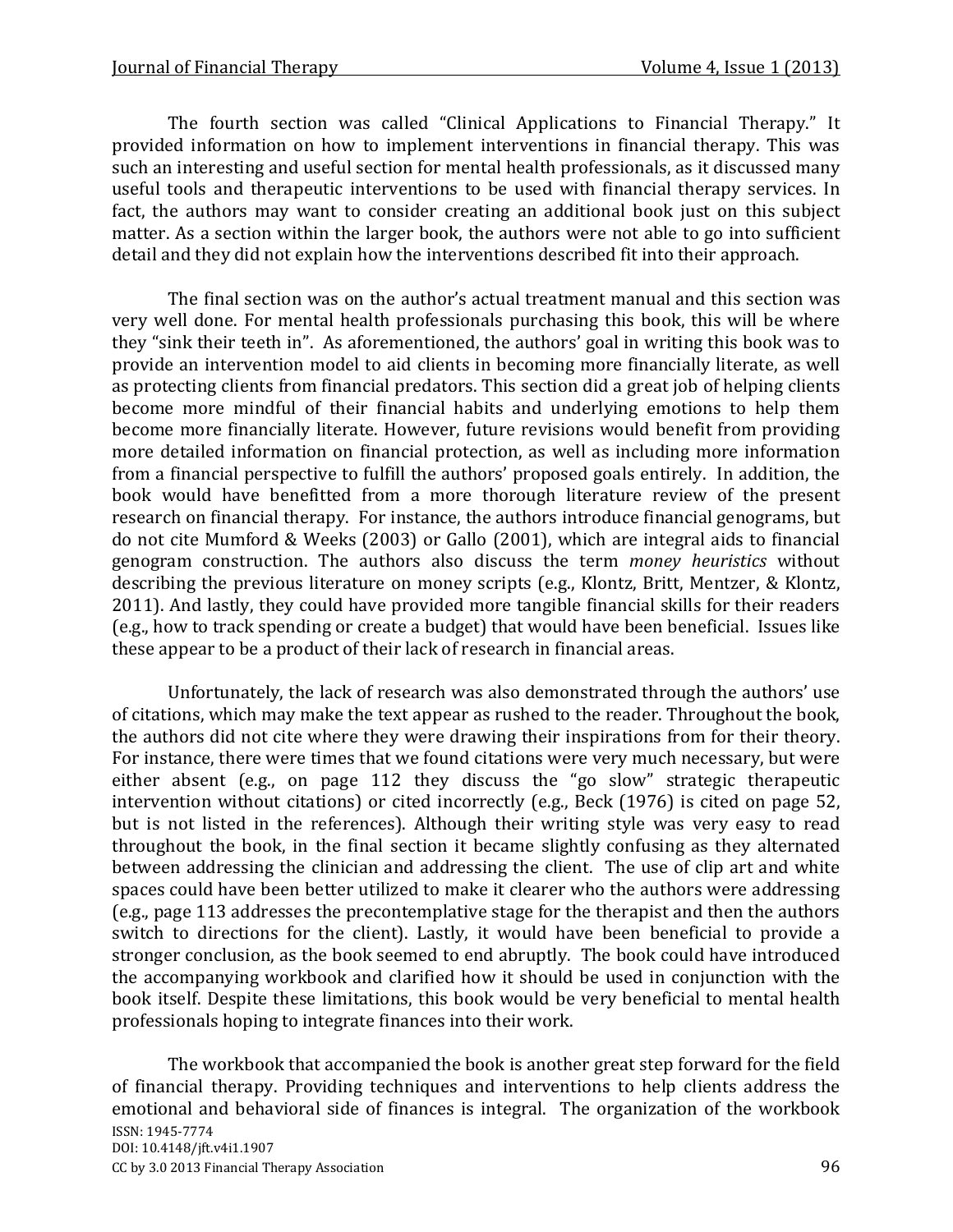### Financial Therapy: 5 Steps Toward Financial Freedom

into stages and steps provides both structure and flexibility to the approach. The main thing that would have strengthened the workbook is the format of its pages. The use of white space was confusing, as sometimes it was for the client to take notes, and other times it appears to be included for unknown reasons. Also, the workbook would have benefitted from an organizational perspective by having assignments formatted to fit on a single page, as well as using different text to distinguish between directions and for the actual exercises. It would have also been beneficial to the clients if the authors had not used technical jargon (e.g., heuristics) and if they had not switched from third person to first person to keep the reading more consistent. Finally, the workbook would have been strengthened if the authors had collaborated more with financial experts. For instance, the authors want the clients to explore their current financial situation in step three where financial therapists encourage their clients to find all documents (e.g., receipts, statements, bills) that pertain to their finances. They also describe this as a painful and scary process (e.g., on page 45 they describe it similar to "Pandora's Box"). While the process may in fact provoke feelings of anxiety or frustration, the phrasing in this section could appear scary and overwhelming to many clients. Financial professionals could provide examples of easier ways of collecting financial documents and information (e.g., mint.com, past three months of online credit card statements, smart phone apps) to make this step less unbearable for the client. These steps can even be completed in session on a laptop with the financial therapist to assist with any potential anxieties or frustrations the client may experience. Despite these slight limitations, this workbook is a great resource for mental health professionals and clients interested in financial therapy.

Overall, the book and workbook are unique and great fundamental sources of support for financial therapists. There have been several articles published on techniques for financial therapy (Ford, Baptist, Archuleta, 2012; Kim, Gale, Goetz, & Bermudez, 2011; Klontz, Bivens, Klontz, Wada, & Kahler, 2008), however this is the first book to our knowledge that has expanded techniques into a manualized program that other therapists can replicate. This book and workbook would be very useful for mental health professionals interested in introducing finances into their work. Furthermore, the exercises would be very beneficial to mental health and financial professionals' clients alike. However, we urge the authors of this book and workbook to consider creating a revised edition of this book. It is clear the authors are knowledgeable about the mental health side of financial therapy, but the book would benefit from a clearer focused model that goes into further detail and provides further readings. As such, the next edition would benefit from condensing the first four sections and instead including a brief rationale for their approach. Finally, as social workers, the authors were able to do a great job of addressing the emotional component of financial therapy. Melding financial and mental health knowledge, interventions, and theory is a difficult task, as financial therapy is still a new and developing field. Despite this, the authors are able to provide a foundational and manualized approach for mental health professionals interested in conducting financial therapy with their clients.